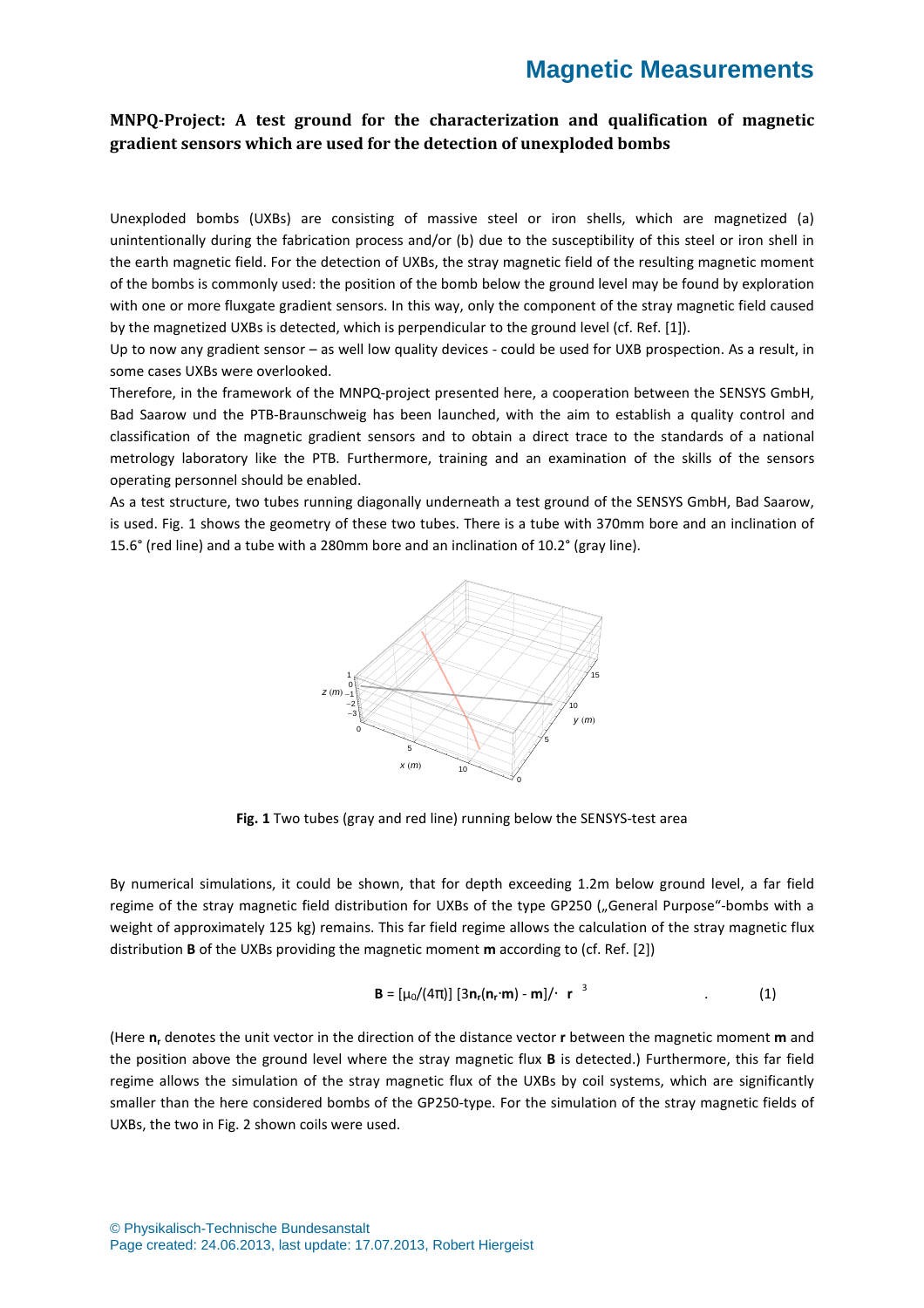

**Fig. 2** Picture of two identical rotatable coils PK215 (here on the right hand side mounted within a trolley stand for the positioning of the coil in the tubes running below the SENSYS-test area) and PK216 (on the left hand side without frame) for the simulation of the stray magnetic fields of UXBs.

For both coils trolley stands were built, allowing their positioning in the tubes shown in Fig. 1 by the use of stay ropes. By varying the length of the stay ropes, the depth of the coils below the ground level can be altered. A gimbal, mounted within the trolley stand, allows by the use of a lead weight the perpetuation of the polar angle of the coil axis with respect to the ground area (cf. Fig. 2 right hand side).

The magnetic moment of these two coils with respect to the coil current was measured according to the method described in Ref. [3] by reversing the current direction in the coils several times. This way, for both coils, within the measurement uncertainty, the same specific magnetic moment of

$$
m/I = (13.173 \pm 0.065) \text{ Am}^2/\text{A}
$$
 (2)

has been found, which demonstrates the high quality of these two coils.

For the test structures, which were developed within our project, we selected from the various possible geometrical formations for the rotatable coils those, with the coil axis direction perpendicular to the ground level (i.e. the geometries with the coil axis parallel to the z-axis).

By the restriction to these geometries, a significant simplification of the test structures is achieved, for the classification of the gradiometer signals (by use of one of the two test coils), as well as for the classification of the spatial resolution (by simultaneous use of both of the test coils of Fig. 2), as is discussed in the following.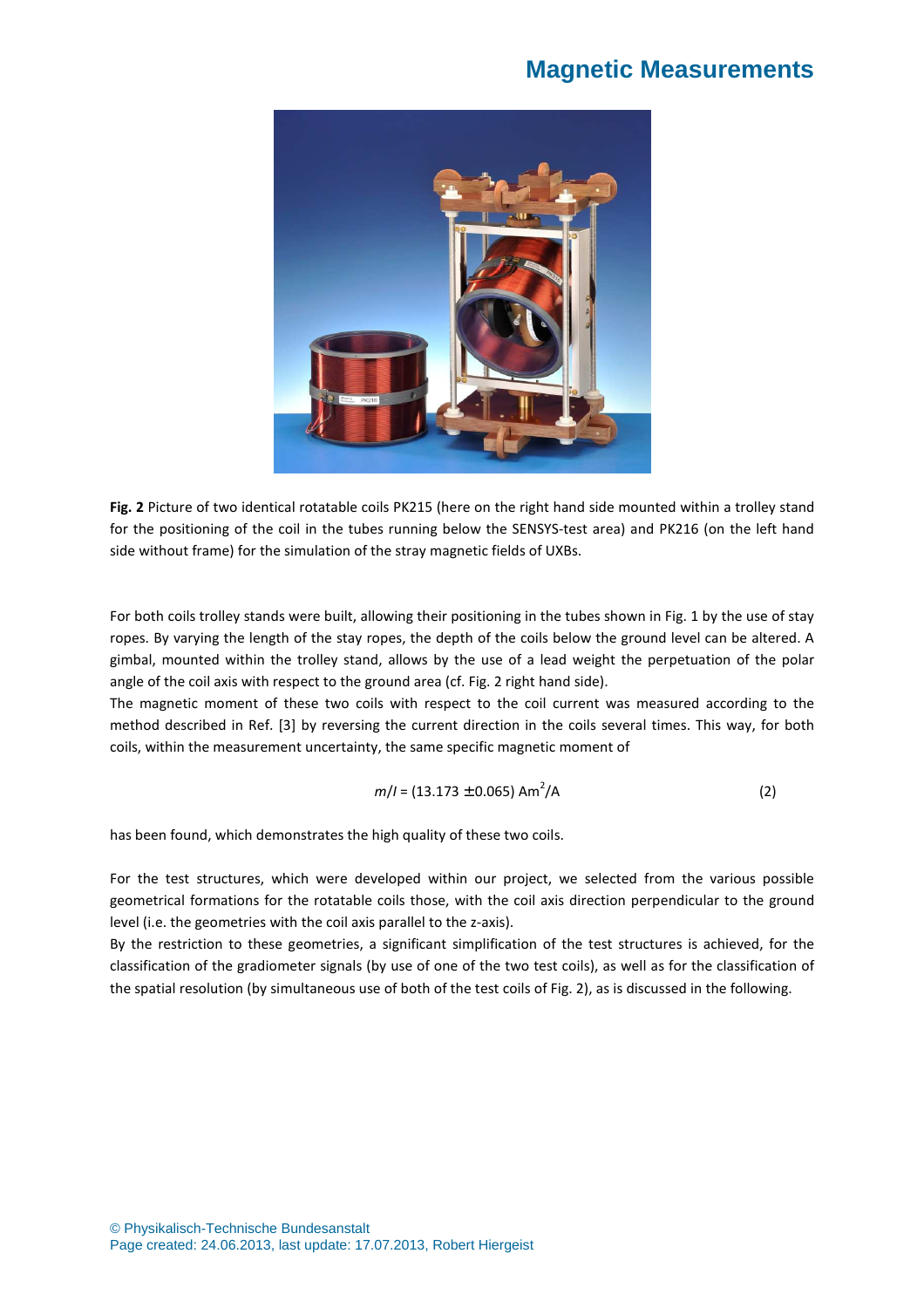*A. Classification of gradient fields*: For the classification of gradient fields one of the test coils of Fig. 2 is positioned in one of the tubes running below the SENSYS test ground with the coil axis perpendicular to the ground level. The characteristic feature of these configurations is the rotational symmetry of the resulting gradiometer signal. Fig. 3 shows a profile running though the maximum of such a gradiometer signal (calculated according to Equ. (1)). Here, for a given depth of the coil below the ground level, the coil current was adjusted so that (for a gradiometer basis distance of 0.65m and a distance of the center of the gradiometers to the ground level of 0.60m) in the maximum of the gradiometer signal a value of exactly 32nT has been achieved (full line at the zero sensor-x-position). As can be seen in Fig. 3, we obtained a good agreement between the calculated data and experimental data of an exploration with fluxgate gradient sensors on the test ground.



**Fig. 3** Profile of the gradient signal (full line) calculated by use of Equ. (1) for a magnetic moment of 1.185Am<sup>2</sup> in a depth of the magnetic moment below ground level of 1.39m. The discrete experimental data points plotted above were selected from an exploration on the test ground with fluxgate gradient sensors by use of the coil PK215 shown in Fig. 2.

Furthermore, due to the good agreement between experimental and calculated gradiometer data shown in Fig. 3, we can conclude, that this setup allows the compilation of grading tables. In these tables a classification information (i.e. a mark) is assigned to that maximum value of the gradiometer signal profile, which is barely detected by the equipment under test.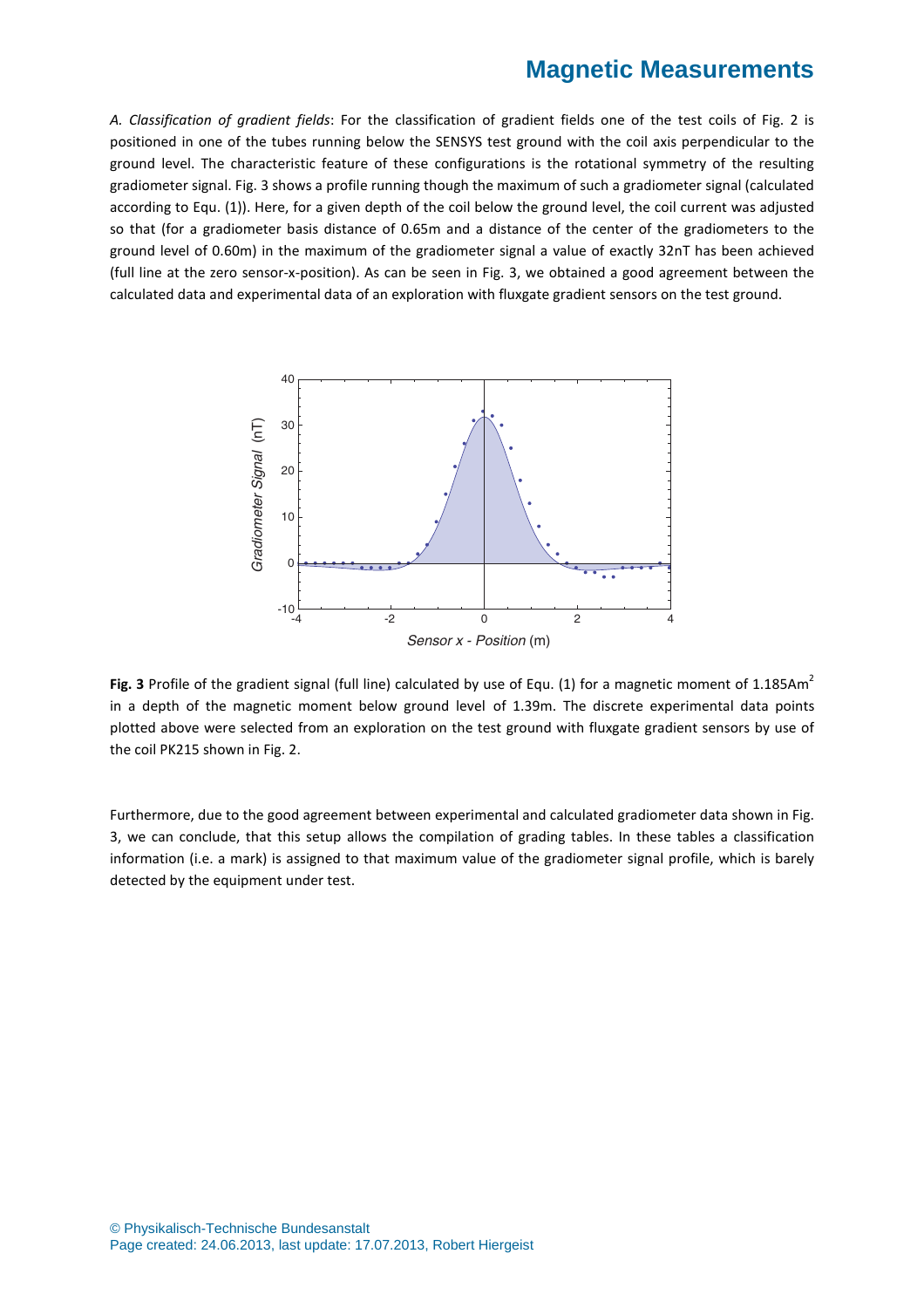*B. Classification of the spatial resolution*: First of all, numerical calculations concerning the spatial resolution of two magnetic moments were made, which were oriented in parallel and in perpendicular with regard to the ground level. Equ. (1) was used for the calculations of the gradiometer signals. The two magnetic moments were assumed to be positioned in both tubes shown in Fig. 1. Due to these calculations, it was found, that for small distances between both magnetic moments - as a consequence of the positive superposition of the resulting gradiometer signals - only one maximum of the gradiometer signals on the ground level appeared. Two distinguishable maxima of the gradiometer signals on the ground level were obtained in the numerical simulations, when sufficient distances between the two coils were assumed. Only for the latter cases a classification of the spatial resolution is reasonable.

A profile of the gradiometer signal for the case with two distinguishable maxima is shown in Fig. 4. In this figure, the profile of the gradiometer signal running on a straight line through both maxima is shown.

Here, the currents for both coils and therefore the according magnetic moments (cf. the Equs. (1) and (2)) – were fixed, so that by considering the positions of the two coils in the tubes below the SENSYS test area, both maxima (indicated by the two green points in Fig. 4) had equal height.

Furthermore, the free choice of the coil currents in both coils allows a determination of the gradiometer signal difference between the maxima (green points in Fig. 4) and the saddle point minimum (dark red point in Fig. 4) (Note here, that the restriction to geometries with the coil axes parallel to the z-axis ensures, that the saddle point minimum lies exactly on the straight line between the two local maxima of the gradiometer signal.) As can be seen in Fig. 4, also for the geometry considered here with the simultaneous use of two coils, we find a good agreement between calculated data and data obtained by prospection on the test area.



**Fig. 4** comparison of the profiles of the gradiometer signal calculated according to the data of the magnetic moment of both coils shown in Fig. 2 (solid line) on the straight line between the two maxima (indicated by the two green points) with experimental data points (blue discrete points). The saddle point minimum of the calculated gradiometer signal between both maxima is indicated by the dark red dot. (The distance of the two coils under the test area is for the case considered here 3.69 m. The difference between the gradiometer signal in the two maxima and the saddle point minimum is according to our calculations 17.42 nT.)